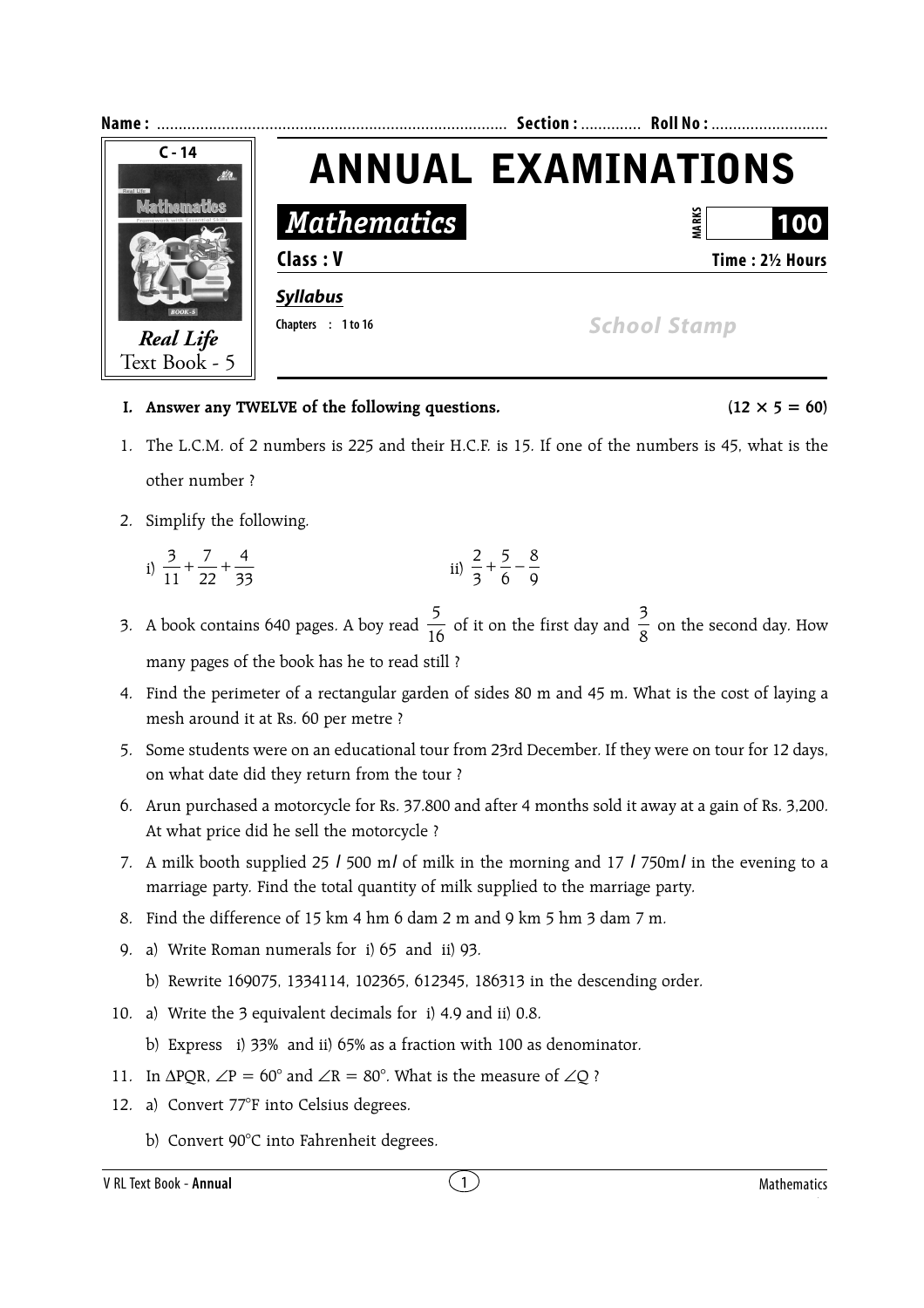- 13. The area of rectangle is 2352 cm<sup>2</sup> and its length is 56 cm. Find its breadth and perimeter.
- 14. A,B,C and D are four places on a straight road. The distance between A and B is 2.75 km, between B and C is 4.2225 km and between C and D is 3.5 km. What is the distance between A and D ?
- 15. A wholesale vegetable dealer supplied the following kinds of vegetables to a college hostel during a week. The data is shown in the following pictograph. (Each picture symbol stands for 5 kg of vegetables of each kind).

Cabbage



#### **Questions :**

- i) What is the total quantity of vegetables supplied ?
- ii) Which vegetable is supplied to the maximum ?
- iii) What is the difference between the masses of cabbage and cauliflower ?
- iv) How many kgs of tomatoes are supplied ?
- v) What is the mass of each kind of vegetable other than tomatoes ?
- **II.** Answer any ONE of the following questions.  $(1 \times 5 = 5)$
- 1. Draw an angle whose measure is 140°.
- 2. Draw a circle of radius 6 cm and draw its diameter.

| III. Choose the correct answer and write its letter in the bracket. |            |                   | $(10 \times 1 = 10)$ |  |
|---------------------------------------------------------------------|------------|-------------------|----------------------|--|
| 1. The number of factors of a prime number is                       |            |                   |                      |  |
| a) $3$                                                              | b) $2$     | $c)$ 1            |                      |  |
| 2. Hindu-Arabic number equal to XXXVI is                            |            |                   |                      |  |
| a) $26$                                                             | b) $34$    | c) $36$           |                      |  |
| 3. Perimeter of a square whose side is 4 cm is                      |            |                   |                      |  |
| a) $16 \text{ cm}$                                                  | b) 13 cm   | c) $5 \text{ cm}$ |                      |  |
| 4. L.C.M. of 8 and 12 is                                            |            |                   |                      |  |
| a) $26$                                                             | b) $24$    | c) $28$           |                      |  |
| 5. The difference between 329.56 and 400 is                         |            |                   |                      |  |
| a) $-70.44$                                                         | b) $70.44$ | 26.44             |                      |  |
|                                                                     |            |                   |                      |  |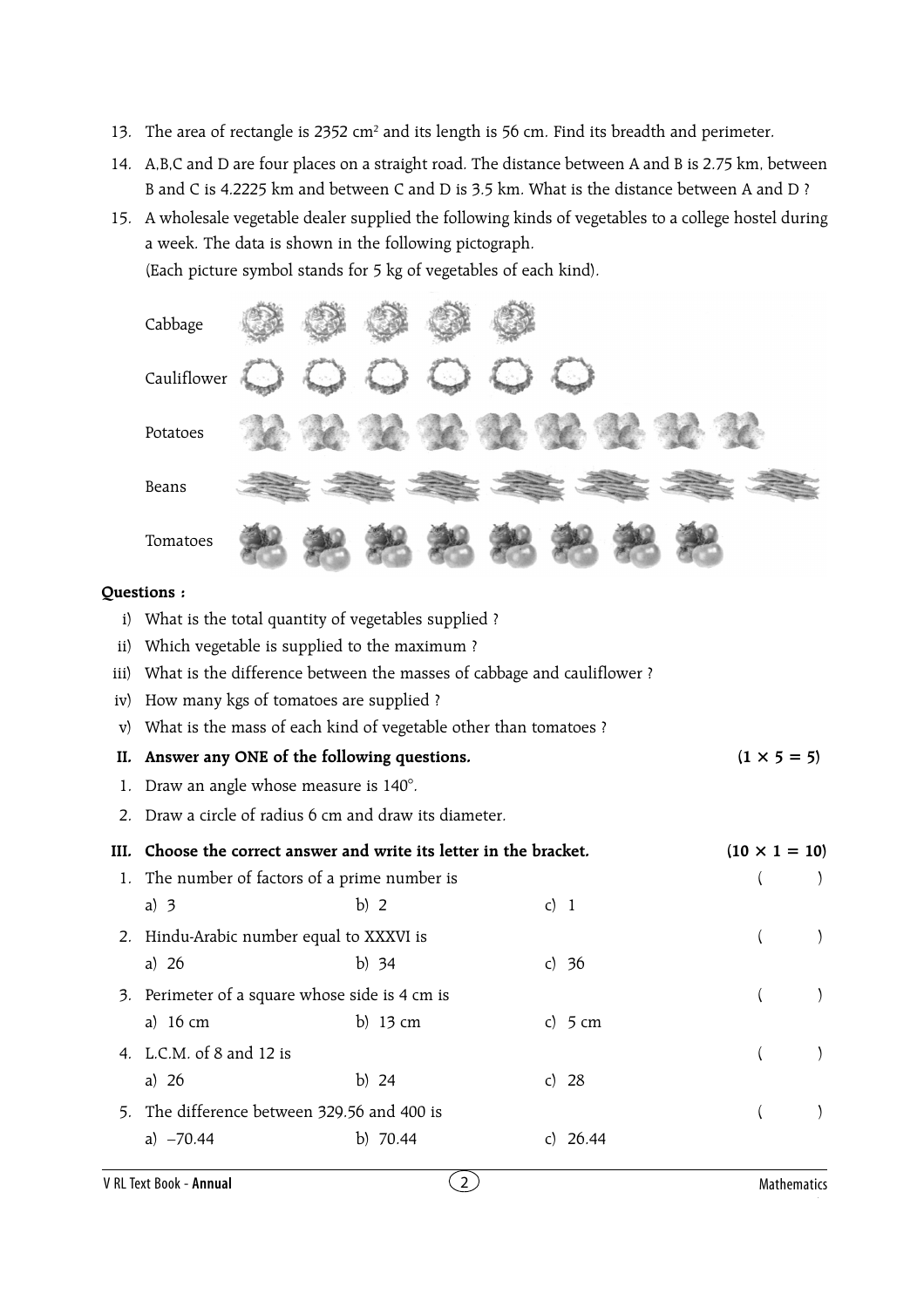|      | 6. $\frac{6}{5} + \frac{10}{20} =$                                                                    |  |                    |        |                    |                          |                      |
|------|-------------------------------------------------------------------------------------------------------|--|--------------------|--------|--------------------|--------------------------|----------------------|
|      | a) $\frac{34}{20}$                                                                                    |  | b) $\frac{24}{20}$ |        | c) $\frac{16}{25}$ |                          |                      |
|      | 7. $\frac{6}{8} = \frac{28}{3}$ the number in the place of ?                                          |  |                    |        |                    | $\left($                 |                      |
|      | a) $64$                                                                                               |  | b) $32$            | c) $8$ |                    |                          |                      |
|      | 8. 1 Rupee = $\frac{ }{ }$ paise.                                                                     |  |                    |        |                    | $\overline{\phantom{a}}$ | $\left( \right)$     |
|      | a) $10$                                                                                               |  | b) 1000            |        | c) $100$           |                          |                      |
|      | 9. $1.596 \times 1000 =$                                                                              |  |                    |        |                    | $\left($                 | $\lambda$            |
|      | a) 1596                                                                                               |  | b) 15.96           |        | c) $159.6$         |                          |                      |
|      | 10. $9\frac{3}{8}+3\frac{3}{4}=$                                                                      |  |                    |        |                    | $\left($                 | $\left( \right)$     |
|      | a) $\frac{105}{8}$                                                                                    |  | b) $\frac{96}{32}$ |        | c) $\frac{16}{14}$ |                          |                      |
| IV.  | Fill in the blanks.                                                                                   |  |                    |        |                    |                          | $(10 \times 1 = 10)$ |
|      |                                                                                                       |  |                    |        |                    |                          |                      |
| 2.   |                                                                                                       |  |                    |        |                    |                          |                      |
| 3.   | The place value of 9 in 27914 = $\frac{27914}{27914}$                                                 |  |                    |        |                    |                          |                      |
| 4.   |                                                                                                       |  |                    |        |                    |                          |                      |
|      | 5. The longest chord of a circle is its                                                               |  |                    |        |                    |                          |                      |
|      | 6. $32.4 \div 100 =$                                                                                  |  |                    |        |                    |                          |                      |
| 7.   | $0.027 \times 1000 =$                                                                                 |  |                    |        |                    |                          |                      |
| 8.   |                                                                                                       |  |                    |        |                    |                          |                      |
| 9.   |                                                                                                       |  |                    |        |                    |                          |                      |
|      | 10. According to Celsius scale water freezes at ________________________________                      |  |                    |        |                    |                          |                      |
|      | V. Answer the following.                                                                              |  |                    |        |                    |                          | $(10 \times 1 = 10)$ |
|      | 1. A student pays Rs. $37\frac{1}{2}$ for 5 ball pens of the same kind. What is the cost of each pen? |  |                    |        |                    |                          |                      |
| Ans. |                                                                                                       |  |                    |        |                    |                          |                      |